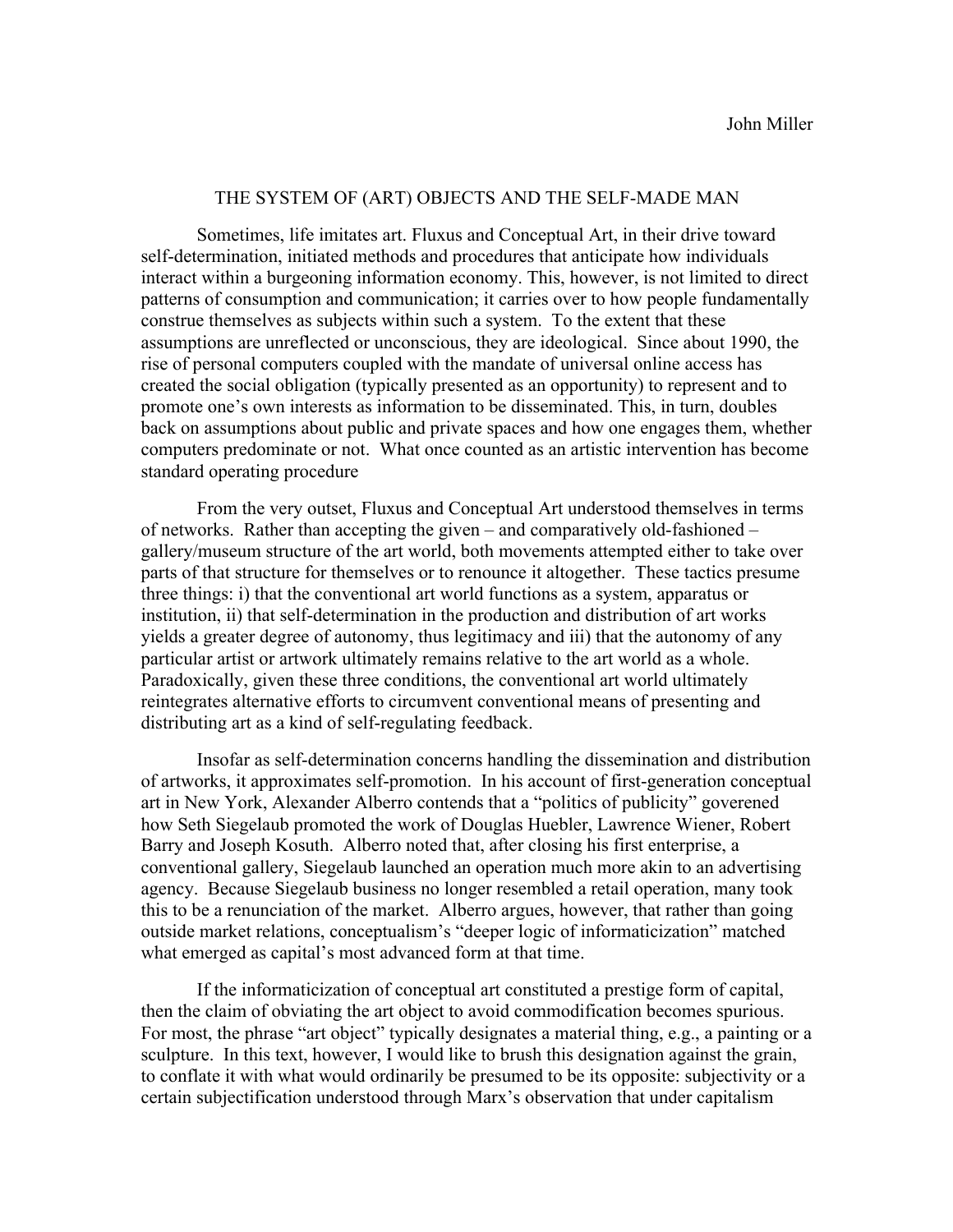people and things trade places. Now, one might go so far as to say people and information trade places. As such, the normative term art object fails to convey the production of discourse that structures contemporary art and makes it intelligible. Such discourse is what is really at stake in contemporary art, namely the *object of the artwork*, not the art object per se. The object of the artwork ultimately pertains to the interpolation of the viewer's subjectivity. Although conceptual art made this status explicit, this aim is not restricted to conceptualism. It is a general condition of contemporary art.

The object of the artwork derives from the framing of art as an institutional discourse. If considered in terms of the broad dichotomy Peter Bürger draws between sacred and secular art, during the Middle Ages and Renaissance art was not yet an institution unto itself. It was produced under the aegis of the church. What counts in sacred art is not the subjectivity of the viewer, but the subjectivity of the worshipper – or the worshipper as a subject of the church. Secular art breaks away from the church to become an institution in its own right. It becomes autonomous. The subjectivity of the viewer comes into its own vis-à-vis the system of the art institution. The seemingly autonomous subjectivity of the viewer is a reciprocal effect of the autonomy of art as institutional discourse. How secular art models subjectivity may be explicit (Seurat's *Sunday Afternoon on the Island of La Grand Jatte*) or implicit (Tony Conrad's *The Flicker*).

Pop Art thematically concerns serial production in mass culture. The pop impulse corresponded to a stepping up of the subjectifying *affect* of the artwork. In turn, this affect pertains to surplus forms of consumption reliant on taste. Andy Warhol's Campbell's Soup cans clearly emblematize serialization through an iconography that is standardized, machine-made and repetitive. Less overtly, Warhol's oeuvre also registers an intensified systemization of art-as-institution. Warhol's *Screen Tests*, for example, are not just simply film portraits; by volatilizing unscripted, real time they pointedly confront individuals with an apparatus (movie camera) that captures both their deliberate postures and their inadvertent tics. And, as Isabelle Graw recently argued, the *Screen Tests* ultimately rehearse a form of bio-power, namely a technology of power that individuates and subjectifies persons as types. Here, the camera-as-apparatus serves as a metonymic stand-in for the institution of art.

In stark contrast to Pop, Fluxus and Conceptual Art resist melding with serial production, typically by withholding, eliminating or ephemeralizing the ostensible product… or, conversely, by treating detritus or ephemera as products. Although this might suggest an absolute opposition between Pop Art and Fluxus, this was not always so, as Claes Oldenburg's *Store* demonstrates. Both Fluxus and Conceptual Art generally attempt to resist subsumption by the institution of art by asserting literal or symbolic forms of autonomy. Sometimes, the point of a Fluxus or conceptualist work is reduced solely to an assertion of autonomy. George Maciunas' Flux Boxes, for example, purport to be self-contained entities, capable for operating outside the gallery/museum nexus. As Maciunas increasingly brought his graphic design skills to bear on the production and packaging of Flux Boxes, they also began to function as advertising. Moreover, as many Fluxus works tended to revel in the sheer repetition of the word Fluxus, a certain tautological potential became increasingly manifest. Mail Art, closely aligned with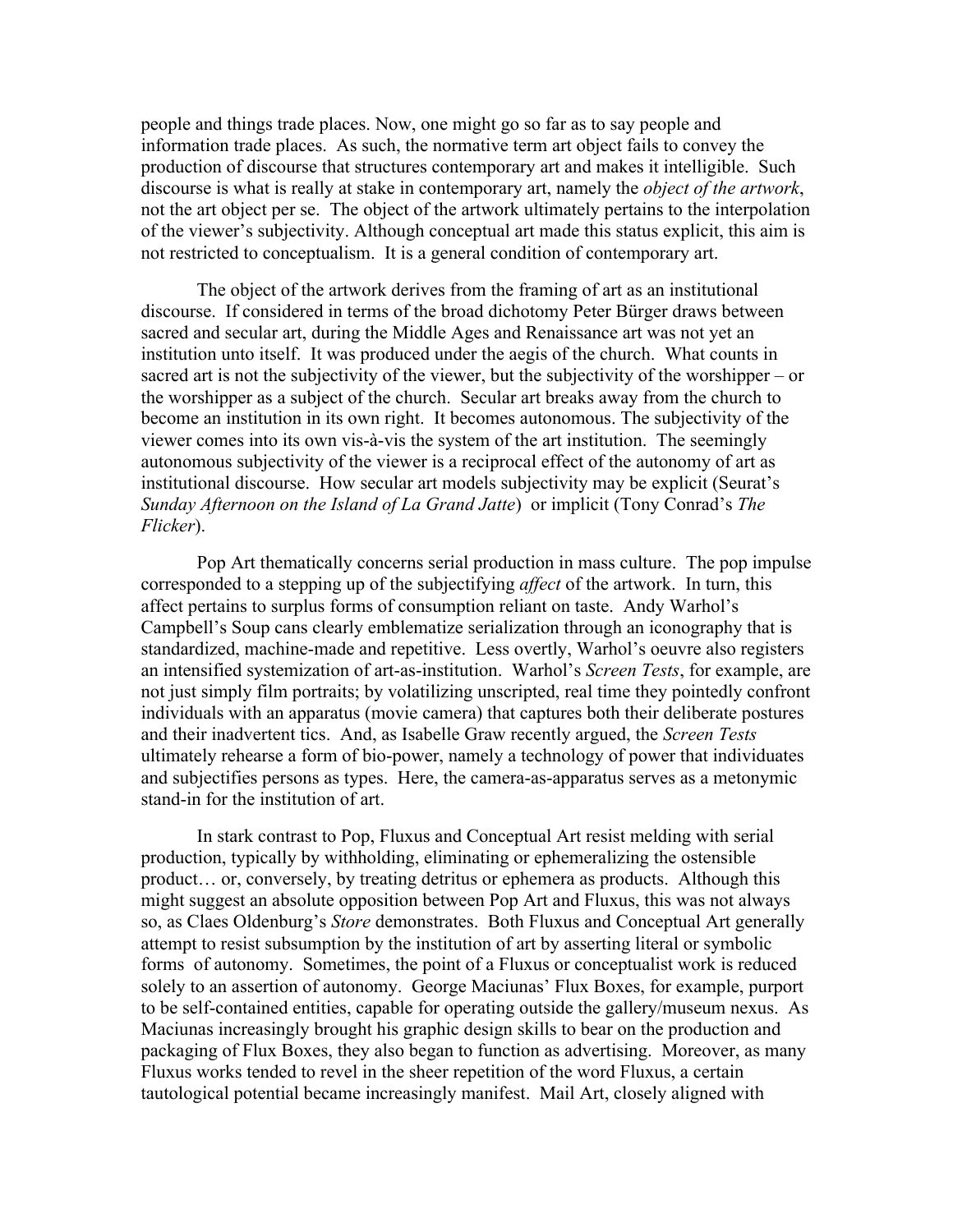Fluxus, took this promotional tendency and fed it through an explicit network, namely the global postal system.

Dematerialization, a term coined by Lucy Lippard, characterizes an early, idealist version of Conceptual Art. Dematerialization promised to distinguish artworks from commodities. Yet, if eliminating the palpable art object was supposed to defeat the art market, it obviously failed. The art market proved it could function just as well as a market for information as it could for painting and sculpture. In a letter to Lippard and John Chandler, Art & Language challenged dematerialism's essential fallacy by pointing out that many so-called dematerialized works, such as Robert Barry's *Inert Gas Series*, simply resort to unconventional (in Barry's case, invisible) materials that inescapably remain materials nonetheless. As such, dematerialization served more to mark a polemical sensibility than as a literal description of the form of the artwork. Seth Siegelaub's *Copy Book,* better known as *The Xerox Book*, suggests how this might apply. Produced in 1968, when the photocopier was still a new technology, *The Xerox Book*  underscored a printing technique that was less rigid than photo offset, i.e., more spontaneous and more flexible. Promising liberation from older, more rigid production constraints, *The Xerox Book* was meant to seem less reified, thus "dematerialized," as it were. Ironically, since the cost of doing an entire edition by photo copier proved to be prohibitive, Siegelaub used photo offset litho to reproduce the look of Xeroxed pages.

For its part, Art & Language initiated a form of critical dialog as art. Moreover, by participating regularly in these dialogs, the art historian Charles Harrison helped Art & Language in effect to author its own history. Here, the impetus was to wrest power from established authorities as a kind of self-determination. In "Art After Philosophy," Joseph Kosuth claimed that art is essentially a purely tautological, analytical proposition, divorced from all esthetic experience. Kosuth wanted art, as a discipline, to attain an intellectual status akin to that of the pure sciences. Kosuth, however, imagined art as an utterly self-referential discourse that, unlike science, could become absolutely hermetic. If Kosuth's goal was to establish art as an absolutely autonomous field of inquiry, one must ask, "In relation to what?"

This schematic overview of Pop, Fluxus and Conceptual Art suggests a range of tactical positions staked against an institution of art whose reach was becoming increasingly global and increasingly elastic. These positions all assert various degrees of literal or symbolic autonomy – except in the case of Pop which, by enacting an utter collapse into the market, sometimes flaunted a fundamental heteronomy. If artists can claim autonomy by controlling the presentation and reception of their work, increased control may reduce the work's capacity to function as an open social process. Selfreflexivity can give way to narcissism.

To claim autonomy is to claim legitimacy by renouncing the status quo. Autonomous art is legitimate art. Heteronomous art is compromised art. Yet autonomous art is not self-legitimating. The institution of art is what ultimately legitimates the seemingly autonomous artwork. The sociologist Howard Becker captures this curious state of affairs with the term maverick:

*Mavericks… orient themselves to the world of canonical and conventional art*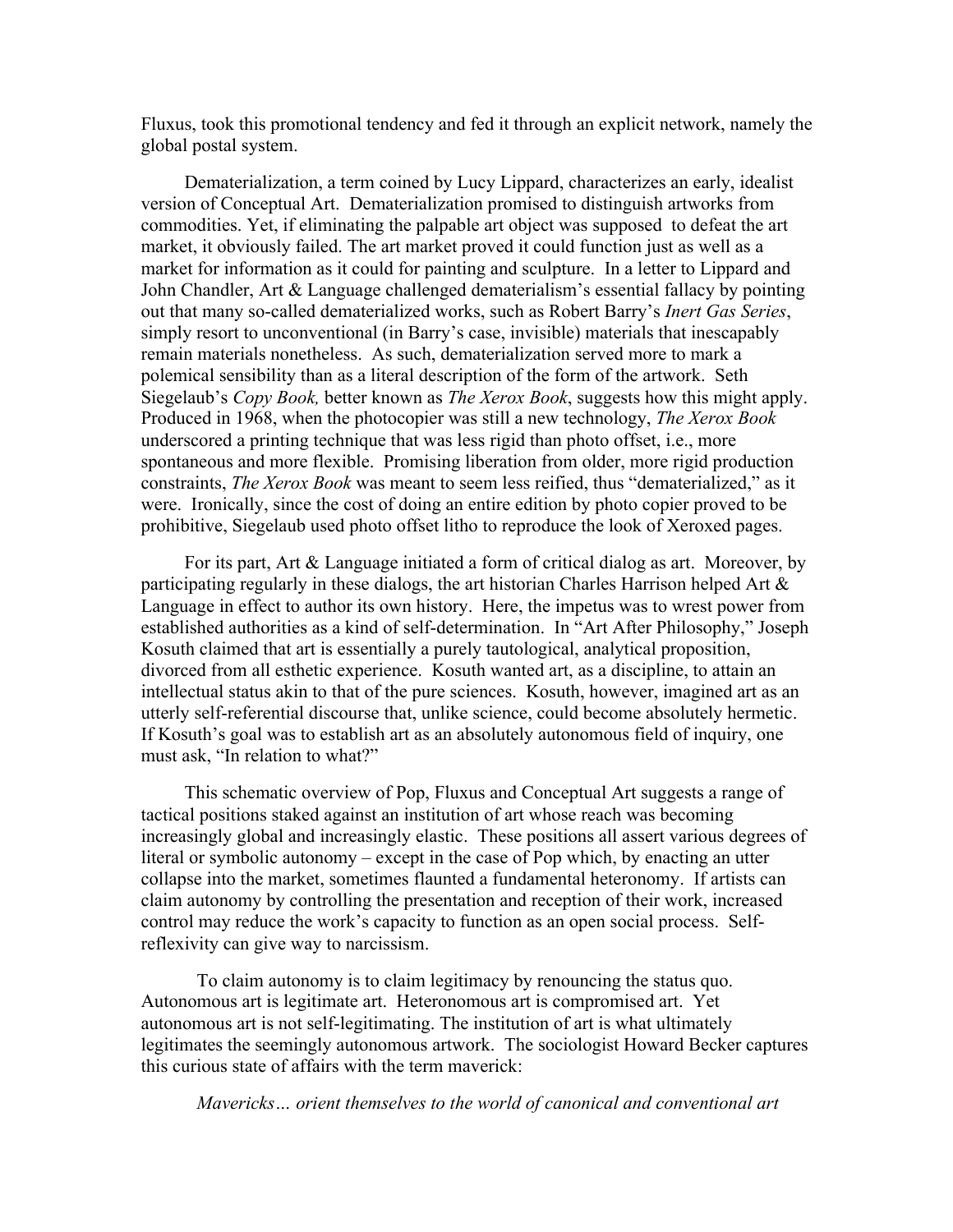*They change some of its conventions and more or less unwittingly accept the rest…. Because maverick work shares so much with conventional work, we see that maverickness is not inherent in the work but rather in the relation between it and a conventional art world.i*

Fluxus artists especially sought to disavow their relationship to the institution of art by romantically casting their convention-breaking as crossing over from art into life. Hal Foster, for one, points out that such an opposition is too totalizing. Everyday life is not a limitless void waiting to be filled but instead a distinct sphere structured by arrays of institutions and apparatuses. When Allan Kaprow, for example, withdrew his Happenings from the gallery/museum nexus, he essentially transferred them to academia. At this time, the art market and academia were assumed to be diametrically opposed. Now they clearly form a unified system. Not surprisingly, Kaprow's estate came to be represented by one of the most powerful contemporary art galleries: Hauser & Wirth. Becker argues that exactly such shifts mark the integration of maverick forces:

*Because the maverick becomes conventional, and not because life offers us so many intermediate cases, we cannot draw a firm line between the innovating integrated professional and the maverick.ii*

\* \* \*

*The depths of shame were plumbed when computing, marketing, design, advertising, all the communications disciplines, seized upon the word 'concept' itself: this is our business, we are the creative people, we are* conceptual!*.... It is profoundly depressing to learn that 'concept' now designates a service and computer engineering society.*

Gilles Deleuze and Felix Guattari<sup>iii</sup>

In 1979, after authorities arrested club owner Steve Rubell for tax evasion and closed down Studio 54,<sup> $\dot{v}$ </sup> former Yippie Jerry Rubin began to regularly rent the premises for networking events. Rubin formed Business Networking Salons, Inc. specifically to create and market social networks.<sup>v</sup> Participants received written invitations and paid an \$8.00 entrance fee to attend specially organized events. Rubin, in fact, coined the term "networking" to designate the process of building up social and business contacts, a process that in fact entails a co-mingling of social and business interests.

Business Networking Salons, Inc. established Rubin as a pioneer of so-called yuppie culture. In fact, he later toured the United States debating fellow former Yippie Abbie Hoffman. The tour was billed as "The Yippie and the Yuppie." Yippie stood for Youth International Party, a façade-like name for an informal, activist, anti-war group of the late 1960s. They sometimes referred to themselves as Groucho Marxists.<sup>vi</sup> In 1968 they organized a "Festival of Life" to protest the 1968 Democratic National Convention. This sparked a violent police riot, now seen as a turning point in opposition to the Viet Nam War. As pranksters, the Yippies knew how to create maximum media impact with a minimum of means. For example, on August 24, 1967, Hoffman and a group of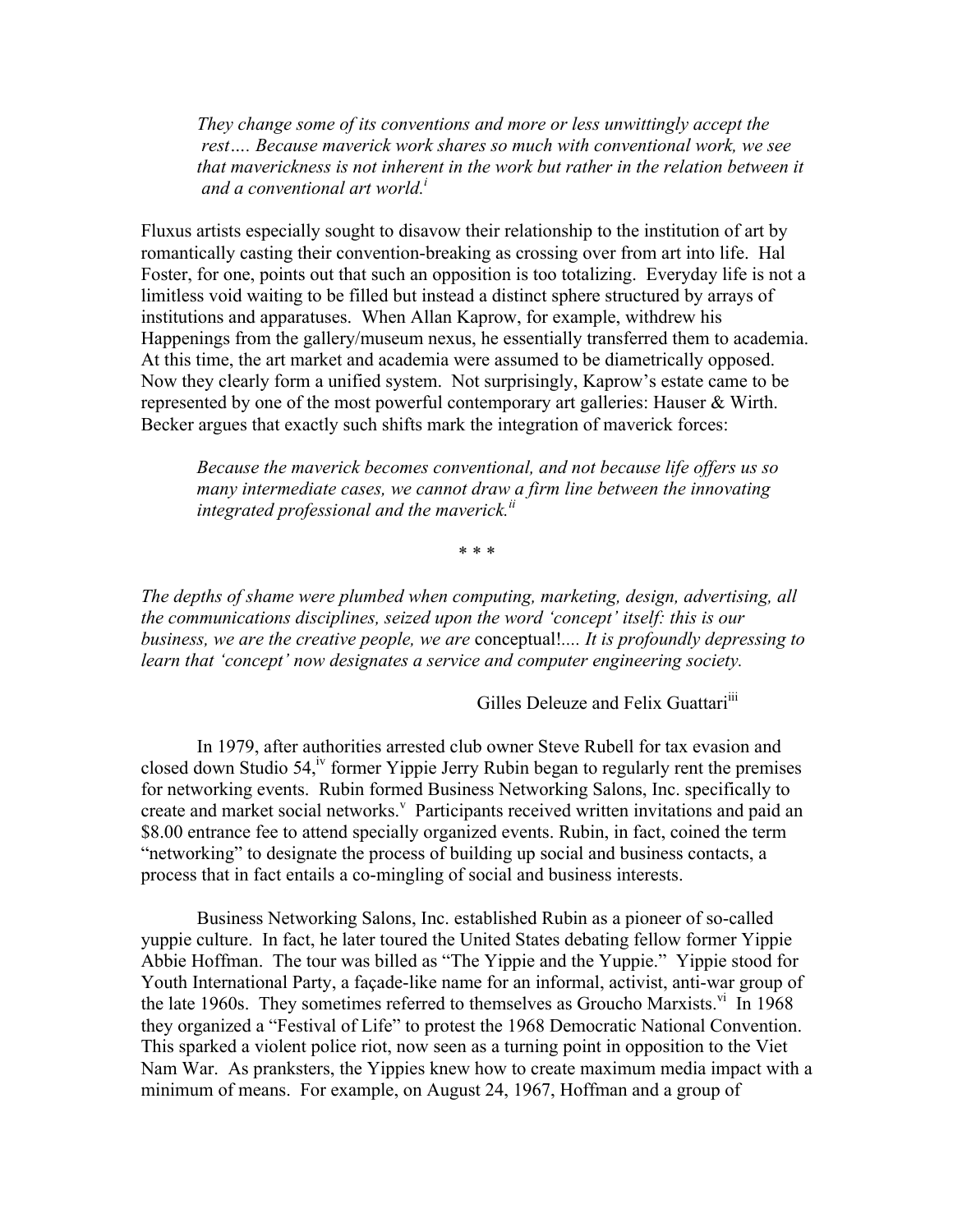protesters brought trading on the New York Stock Exchange to a halt by throwing fistfuls of dollars from the gallery to the traders below. The traders dropped everything and began scrambling for bills worth far less than the transactions they were handling.<sup>vii</sup> Kaprow cited Hoffman's intervention as an exemplary Happening and Hoffman, in fact, considered many of his interventions to be artworks. Despite his shifting politics, Rubin's idea of exploiting networks remained consistent. Not surprisingly, he was an early investor in Apple Computer.<sup>viii</sup>

To some extent, Rubin's Business Networking Salons, Inc. anticipates the emergence of popular networking sites such as Facebook or MySpace in the early 2000s. To participate in these sites is to celebrate and to internalize the fundamental ideology of networking in general. Warhol's best known quip, "Everyone will be world famous for fifteen minutes," clearly foresees this tendency, while the sites themselves take what Warhol said to heart. Networks inevitably promise a more democratic distribution of goods and a more democratic access to power… or fame, as the case might be. Most, however typically yield greater degrees of monopolization. Bill Gates' vision of frictionless capitalism and absolute market transparency is a case in point. Against the broad reach of monopolies like Microsoft or Google, the individual reciprocally feels compelled to market him- or herself on a topical level. Notably, Facebook and MySpace do not profit from the services they offer. Those are free. What matters is the advertising portal.

Vis-a-vis networking, online dating brings public and private space into a radical interpenetration. Because it involves publicizing otherwise intimate information, because it so explicitly casts sexual relations as a form of commodity exchange, and because it subjects these terms to an ironclad pragmatism, it carries an intense degree of symbolic violence. The process of self-identification in personal ads is inherently repressive insofar as it situates the advertiser in an invidious social hierarchy. (In roughly inverse fashion, the object of art production is to transform or to model the viewer's subjectivity.) As a kind of managerial administration of beauty (the promise of happiness), online dating presents potential personal advertisers with challenges similar to those that face artists seeking to negotiate the hierarchy of the art world. The corpus of personal ads on any given site constitutes a set of power relations that anyone using the site must navigate. This indeed is the *conceptual* space that Deleuze and Guattari condemn. Confronted with the omnipotence of such a system, some advertisers, desperate to distinguish themselves, invoke the rubric of the "self-made man." Here is one such example, taken from a Los Angeles Craigslist posting:

### *Why I'm the Benefactor for you. - 46 (Encino)*

*Date: 2010-05-29, 6:03PM PDT*

### *Reply To This Post*

*I have noticed a lot of successful men here on CL offering generous compensation for romantic companionship. Some, I'm sure are legitimate while others are Johns faking to be a true Benefactor or the guys are mis-representing themselves by sending pics 10+*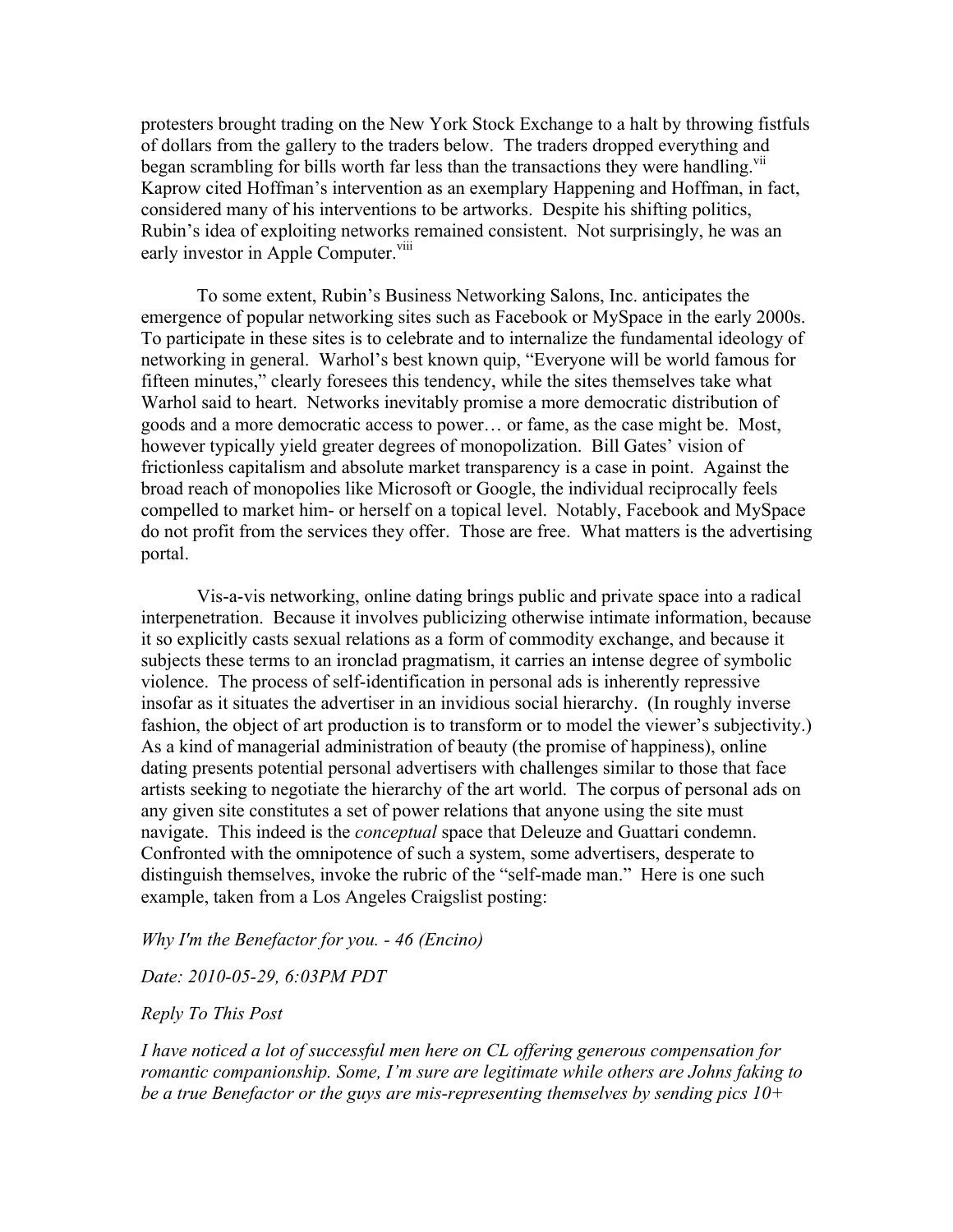*years old and so fourth. Yes, I have had a so-called sugar daddy relationship and the concept does have a great deal of merit. I am exactly who I say I am w/ recent photos and if we're right for each other, then I'm the one for you.*

*IF THESE ARE THE FACTS:*

*1. Your job doesn't pay enough for you to get what you want and need.*

*2. You're frustrated in fulfilling your potential--personally, professionally, and/or in your schooling.*

*3. You're not dating anyone special and YOU'RE SINGLE.*

*4. You're an Intelligent, attractive, physically fit & sexy woman between the ages of 26- 38.*

*THIS IS THE SOLUTION:*

*An on-going arrangement with a benefactor who is a friend, a gentleman and a mentor all in one.*

*ME:*

*-Successful, Self-Made Man*

*-Home in up-scale neighborhood of Valley.*

*-Tall*

*-Handsome*

*-Kind*

*-Humble*

*-Very intelligent, Creative and Cultivated*

*-Generous*

# *-NOT MARRIED*

*The fact is, I'm very busy with my work, which limits my ability to have a full-fledged relationship. I've come to realize that it's unfair to lead-on women with the expectation that we'll have such a relationship, when I know I can't be all they want. Believe me, most women have very idealized expectations and don't realize there is a price to pay for success. Look at all the sad marriages among the rich.*

*YOU:*

*-Beautiful, elegant, classy and sexy, perhaps buxom*

*-Not a pro*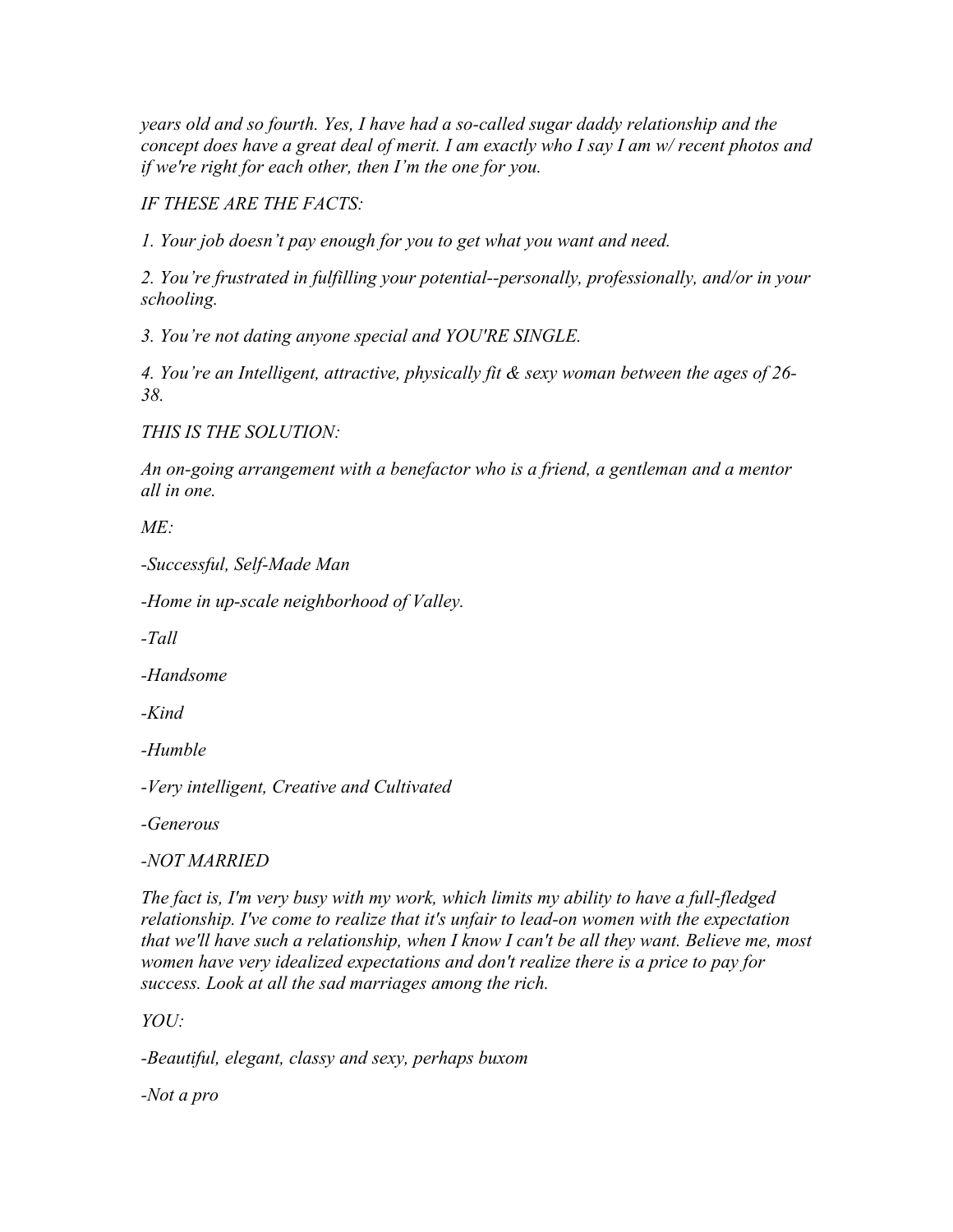*-Well mannered and intelligent*

*-Sexually creative & adventurous, not uptight*

*-Both drug and disease free*

*-Caucasian or Latin ONLY (and don't email me asking why).*

*You love to laugh, learn and explore. You are not demanding, pretentious or dominating. You are not about money, but enjoy (or want) the finer things in life that money can bring or perhaps simply need to relieve some acute financial stress. You love to please your man, are somewhat submissive in the bedroom and again: 100% disease-free and in good health.*

## *YOU WILL RECEIVE:*

*- Full financial security (I won't insult you by naming a figure. Once again, I ask that you NOT be a professional)*

## *-Fun, adventure, romance and carnal pleasure.*

## *-If all goes well, use of condo*

The "Benefactor from Encino" commands an objective assessment of basic facts: "I say exactly who I am" while others are "Johns faking to be a true benefactor." He offers to pay his potential partner, but insists that she not be a "pro," i.e., a prostitute. Nonetheless, the terms of exchange are money for youth and beauty. The incursion of money into this equation recalls Baudelaire's formulation of the writer as prostitute. As such, one might read the ad as an allegory of the art market: the subjective allure of beauty versus the objective disenchantment of money. The Benefactor from Encino's tautologically "self-made" status is mythic; he is the author of his own destiny: past, present and future. Nonetheless, vis-à-vis the subsumption of social life by capital, the ad is an epiphenomenon. Just as Antonio Negri and Michael Hardt have called for the multitude to bridge the gap between virtuality and possibility, so such an ad renounces the possible for the sake of the virtual.

\* \* \*

Adrian Piper describes her work as "an act of communication that politically catalyzes its viewers," adding "…I try to construct a concrete, immediate and personal relationship between me and the viewer that locates us within the network of political cause and effect."ix While Piper explicitly casts herself as "an art object," especially in her performance work, she distinguishes her approach from autobiographical art. As such, her auto-objectification has played out as a public process, performed in both city streets and print publications. Her break with gallery/museum space came in 1970 in an untitled performance at Max's Kansas City, a downtown New York night club favored by artists and musician's at the time. There she appeared blindfolded with earplugs and heavy rubber gloves. Using relatively modest means, her goal was to minimize her sensory interaction with those around her. Restricting one's ability to sense and to react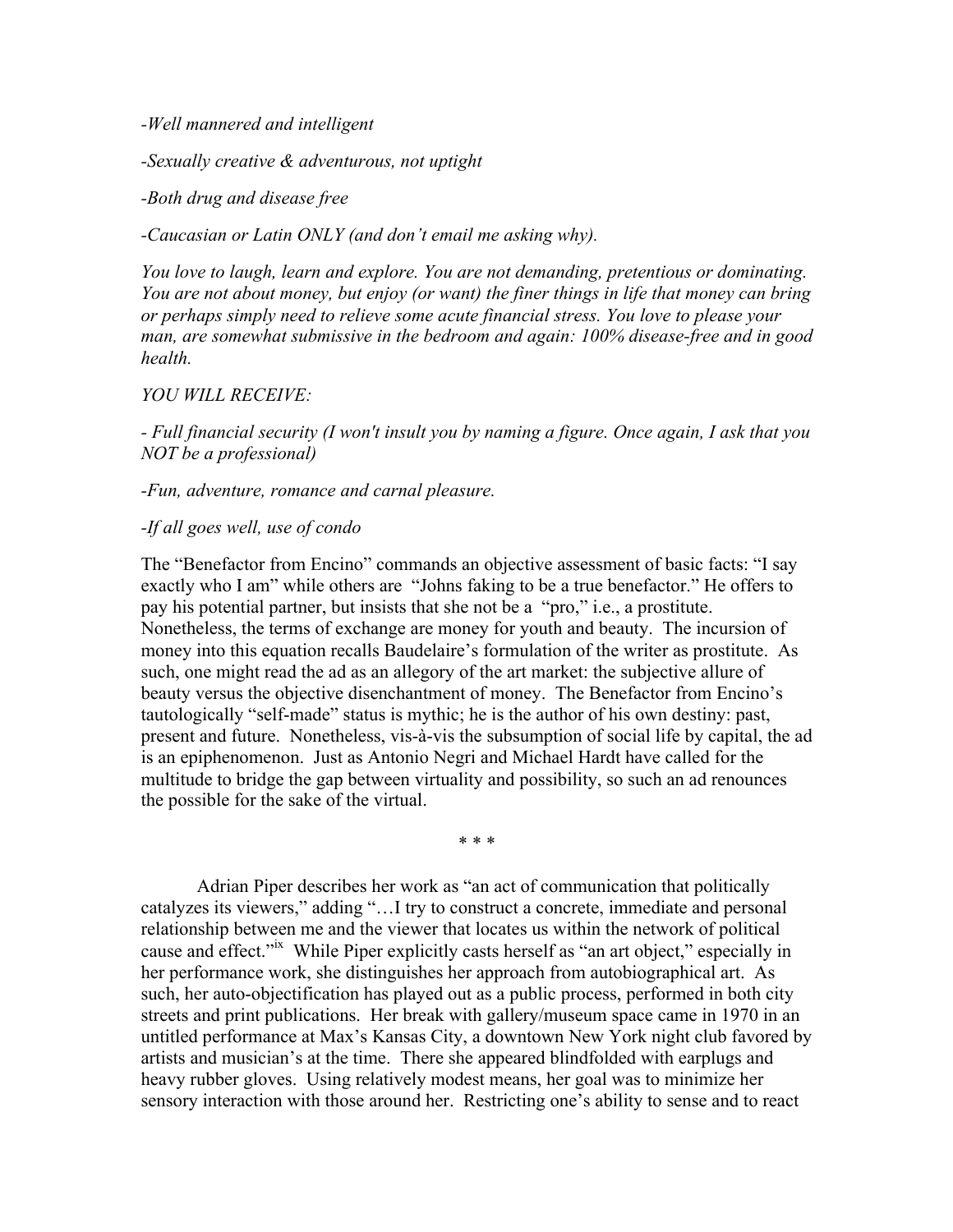is one way to approximate object status, but the point was to create tension within an explicit social context. Against the political foment of 1970 – which included the U.S. bombing of Cambodia, student killings at Jackson State and Kent State Universities and the emergence of the Women's Movement, the museum context seemed impotent to Piper. Even so, Max's Kansas City, as a prime artist hangout, was not so far removed from the art institutions that Piper believed had insulated themselves from the political questions of the day. Subsequent developments in Piper's work would make it clear that the "self-othering" she enacted concerned racism within mainstream society. Less obvious is that the performer-as-art-object captures a condition that Mary Kelly argued is key to performance: that the individual as the owner of his or her own labor power defines one's subjecthood in capitalist political economy. Thus, through a process of self-objectification, Piper exploited personal material as a means of articulating this condition. In her *Mythic Being* series of works, she published diary entries in the New York weekly paper, *The Village Voice.* These excerpts she repeated like a mantra until the words lost their meaning. At this stage, this quasi-mantra became a device that in effect could drive a wedge between herself and her surroundings. While repeating it, she would assume the guise of a black, Hispanic man. Piper construed taking on this persona as temporarily annihilating her own character. *The Mythic Being* culminated with a staged mugging in Central Park.

Guglielmo Achille Cavellini was a well known mail artist and art collector. He produced a large number of self-portraits, many of which took the form of commemorative posters and postage stamps. One of his best known – and most widely distributed – works was a round sticker that featured the artist's name as well as his birth date and projected death date: 1914 – 2014. Cavellini, however, did not realize his goal of a one-hundred-year lifespan; he died in 1990. While much of Cavellini's work was autobiographical, much of that autobiography was fictional. He once declared: "The biography of an artist is frequently written after his death, imperfectly and incompletely. Since I don't want any such biography to be written about me, I've decided to write my own."<sup>X</sup> He also coined the term *autostoricizzazione* (self-historicization), which in his case included deliberate exaggerations and falsehoods.<sup>xi</sup> The Cavellini Archive Foundation website adds: "This term [marks]… a watershed between [Cavellini's] potential vocation and the actual attempt at the affirmation of himself in the system of art.''<sup>xii</sup>

\* \* \*

\* \* \*

The Romanian artist Andre Cadere is best known for his *Barres de bois rond* (Round Wooden Bars) which he produced between 1970-78. These works were mobile, body-based objects. Cadere could carry them like staffs and display them by simply leaning them against a wall. Thus, he designed a kind of work that could easily occupy a range of informal and official, open and restricted spaces. Just by propping a bar against the wall, he could add his own work to shows of other artists. Mark Godfrey observes, "Cadere was one of the first artists to realize that objects were inseparable from market and institutional contexts: half of his focus was on the systems of distribution in the art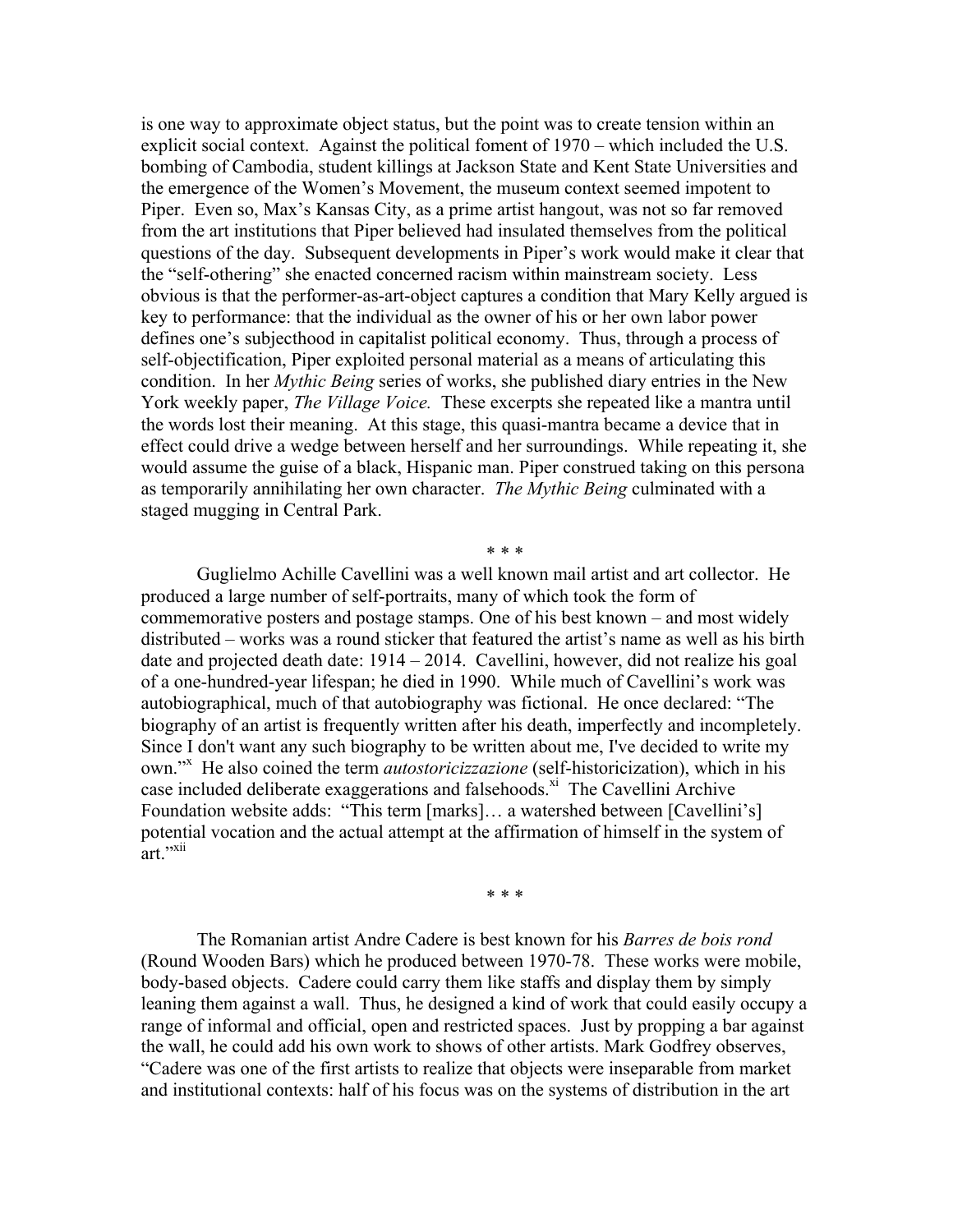world."<sup>xiii</sup> His infiltration of exhibitions, famously documenta 5 in 1972, exposed latent power relations in the presentation and reception of artworks through the processes of inclusion and exclusion.

\* \* \*

On November 12, 2008 Christies New York sold a work by the Japanese artist Yayoi Kusama for \$5.1 million, a record price for a living female artist.<sup>xiv</sup> Her trademark motif is polka dots that suggest a kind of obliteration. Kusama lived and worked in New York City from 1956-73. She organized happenings, often involving nudity, in Central Park and at the Brooklyn Bridge to protest the Viet Nam War. Despite its primacy in the art market, Kusama's work is still sometimes categorized as "outsider art" because of its obsessive nature and because Kusama has resided in a mental hospital since the mid-1970s. In 1966, she crashed the Venice Biennale by installing her work "Narcissus Garden" on the lawn of the Italian Pavillion. The work comprised 1,500 mirror balls which Kusama, dressed in a traditional kimono, sold for  $1,200$  lire each.<sup>xv</sup> The nature of Kusama's intervention in Venice is unclear as to whether she was challenging the Biennale or seeking recognition from it. Later, in 1993, she officially represented Japan in Venice.

\* \* \*

In 1977 Jenny Holzer began writing short statements and slogans under the series title *Truisms*. She first presented these as anonymous posters that grouped often contradictory statements together. These posters first appeared in downtown Manhattan. The nature of the statements varied: some were philosophical; some, sarcastic; some, conventional; and some, eccentric. Examples include: "Money creates taste." "Stupid people shouldn't breed." "Freedom is a luxury, not a necessity." Among other things, the project concerned the authority of signage in public space and the arbitrary relationship of content to that authority. Accordingly, these works made the greatest impact when passersby failed to recognize their artifice, i.e., when they saw the work as a set of sincere assertions instead of a formal artwork. *Truisms* alludes to the heterogeneity of public discourse, but as the series title – akin to comedian Stephen Colbert's "truthiness" – suggests, it falls short of connecting its various sentiments to significant historical or ideological factors. Posing as a political conservative, Colbert once joked, "We're not talking about truth, we're talking about something that seems like truth – the truth we want to exist.<sup>"xvi</sup> Clearly, he was ridiculing the primacy of the gut feeling in political discourse. Nonetheless, Holzer's version of selfhood as a provisional attachment to piecemeal opinions and attitudes seriously reflects a certain postmodern fragmentation of public space. Holzer's oeuvre began as a quasi-guerilla activity, informed by the work of Lawrence Wiener and Joseph Kosuth. It gradually morphed into a contemporary form of public art. While a degree of deliberate theatricalization accompanies most artists' claims for autonomy, Holzer's work is highly self-conscious. The eccentricity evinced by *Truisms* is para-quotational.

\* \* \*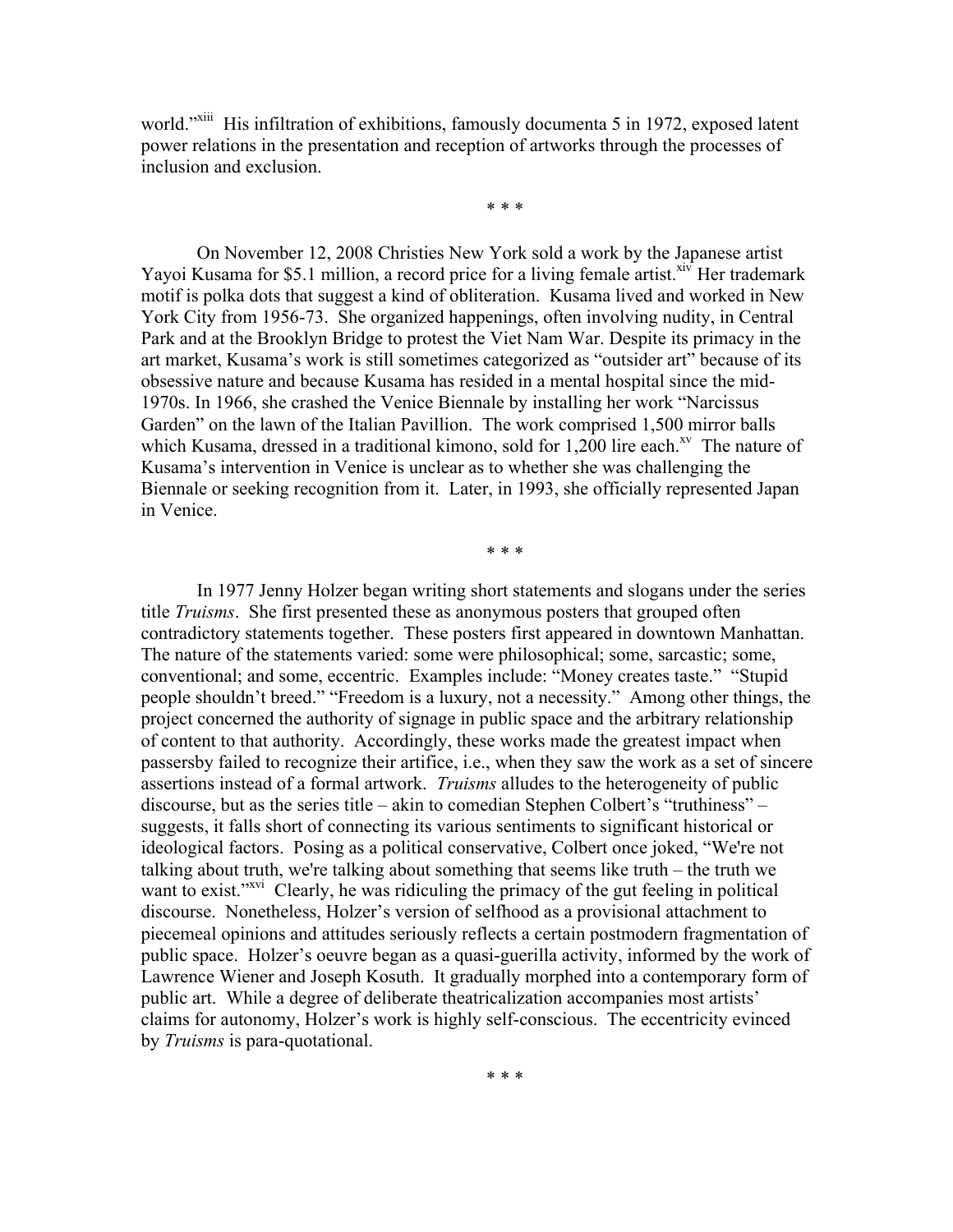"Wherever we are is museum," is the slogan of the Berlin-based art duo Eva and Adele. After the two married in 1991, they shaved their heads and began to make regular public appearances dressed in matched, custom-made clothing. Despite Eva and Adele's claim to have transcended gender for future generations, these garments represent fetishized versions of a clichéd feminity via high heels, lace blouses, vinyl skirts, etc. Pink is their trademark color. Here, it is more the logic of replication than stylization per se that challenges gender repression. Is Eva duplicating Adele – or vice versa? Like Cavellini, their focus is narcissistic; it involves aggressively promoting their self-styled image, either in person or through impersonal media. Renate Puvogel observes that, "There was not a single important event on the art calendar at which Eva and Adele did not make their appearance, whether Documenta in Kassel, the Biennial in Venice, [whether art fairs in all parts of Europe or the Berlin exhibition 'Metropolis'…"<sup>xvii</sup> The predictability of these appearances often exposed a sense of unseemly redundancy latent the events themselves, the redundancy of overdetermined rituals. While the flamboyant couple sometimes draws attention from officially displayed works, unlike Cadere or Kusama, their intervention does not violate institutional rules. Puvogel also notes, however, that their appearances are not restricted to art events but can occur anywhere: "... in the street, in a bar, in a public lavatory..."<sup>xviii</sup> As such, the two claim to have merged art and life.

\* \* \*

At one time, the Venezuelan Rene IATBA (I am the best artist.) was famous for a mural he continuously painted and re-painted on a wall on Wooster Street in New York City's SoHo district during the 1980s. The multi-colored work simply proclaimed in seven-foot high letters, "I am the best artist," followed by Rene's signature. It was a continuous presence for many years. The impetus behind it seems to have been to claim and to occupy first place in an artistic hierarchy – whatever that might mean. Apart from blatant self-promotion and a certain mythic dimension, the goal of "best artist" is almost meaningless especially because the work itself makes no attempt to establish what the criteria for that would be. Rene was territorial about his mural. When it was hit by graffiti, he painted white bars over it "to put the graffiti in jail." Later, he became embroiled in a feud with the French street artist Le Pointre over a site at 92 Greene Street.<sup>xix</sup> Rene enacts a quasi-posthumous historicization on his websites, comparable to Cavellini's approach. The entries presented as notes written by a "Dr. Blank," Rene's therapist, and a "Keith Myeth" after the artist's death.<sup>xx</sup>

\* \* \*

In *Official Welcome* (2001), Andrea Fraser enacted, as a monolog, nine exchanges between artists and their sponsors, playing all the various parts. These greetings and thank-you's, formalized and over-polite, are an obligatory – therefore quickly forgotten – byproduct of humdrum institutional existence. Because they mark the exchange of cultural capital for financial capital, however, these are crucial – crucially embarrassed – moments. The sponsor wants public recognition as a benefactor while the artist wants to appear uncompromised by money, thus autonomous. Fraser began with her own thanks, remarks whose artifice and reality were clearly recursive. More sober than what followed, these nonetheless initiated proceedings with the profane spectacle of an artist singing her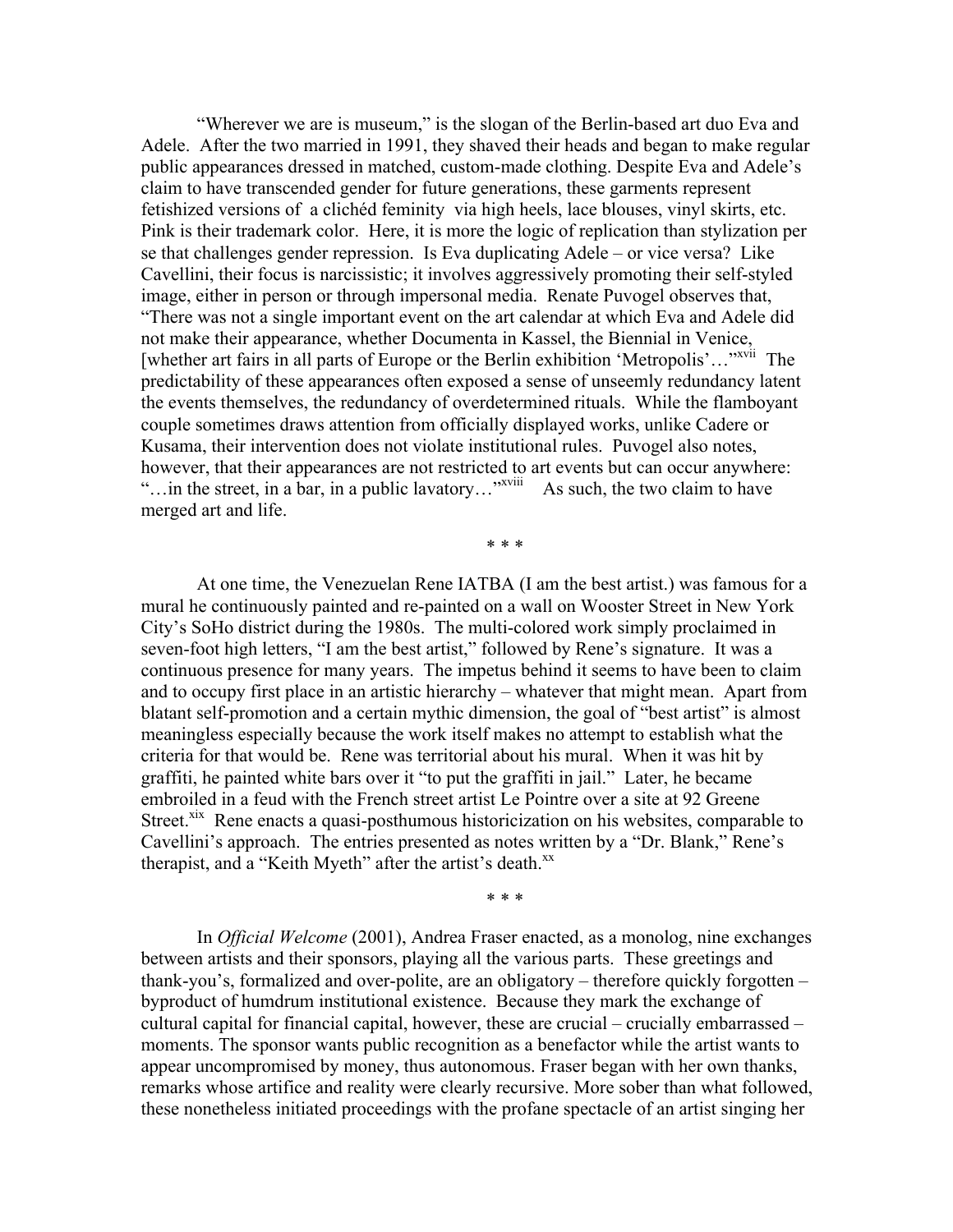own praises – albeit in the guise of a legitimizing authority. Her monolog-as-dialog went on to include many sources, including artists Matthew Barney, Kara Walker, Chris Ofili and Damien Hirst, critics Benjamin Buchloh, Jerry Saltz and Dave Hickey; and celebrities Mel Brooks, Bill Clinton and Dennis Hopper – among others. Toward the end of *Official Welcome*, Fraser took off her clothing in stages, stripping first to a Gucci bra, thong and high heels, then removing those too. As an ideological model, *Official Welcome* invites comparison with Jenny Holzer's *Truisms*. If Holzer attempts to represent conflicting ideologies within a uniform graphic format, Fraser instead examines the limits of autonomy through what might be read as a metaphor for madness: voices in your head. In her performances, by shifting from the docent as the embodiment of the museum to the figure of the artist, Fraser maintains that the institution is no longer a restricted to discrete sites, that it operates most powerfully as a mental paradigm, that is, in our heads.

\* \* \*

Although some of the projects from the eight artists discussed above are recent or ongoing, their assertions of autonomy evince an almost archaeological or nostalgic character. Many are from those whom a Euro-centric, patriarchal art system would be most likely to exclude. Exclusion, of course, would make the demand for autonomy all the more urgent. Even so, by the late 1970s, breaking with the museum/gallery nexus was already clearly a way to gain street credibility. Instead of serving as an alternative to institutions, the street gradually became an institutional proving ground. With the rise of internet technology, Critical Art Ensemble's Steve Kurz contends virtual space has displaced the street as the most significant site of political contestation. Rather than shutting down the system, simply slowing down information flows constitutes a potent form of activist intervention. The transcendence into virtual space, however, is incomplete. Now, the street serves as a dumping ground for the informational residue of re-materialization. Think CD jewel cases and cell phones. Conversely, the desire to network as form of self-determination/self-promotion shows one form of social need that helped precipitate the internet. Mail Art, for example, mostly has morphed into web art. Ironically, this changed the nature of publication as well. The release of a record album was once a cultural event. Now, the release of an MP3 incrementally increases the amount of potential information available in an ongoing flow. The condition of the nonevent can be traced back to Marcuse's repressive tolerance, one of the earliest premonitions of the information economy.

Accordingly, the institution of art (which may also be conceptualized as a system or an apparatus) may now be primarily a question of informatics. Via systems esthetics, Jack Burnham pioneered this line of reasoning, observing that the artwork as information:

*…is a refocusing of aesthetic awareness – based on future scientific-technological evolution – on matter-energy information exchanges and away from the invention of solid artefacts. These new systems prompt us not to look at the skin of objects,*  but at those meaningful relations within and between their visible boundaries.<sup>xxi</sup>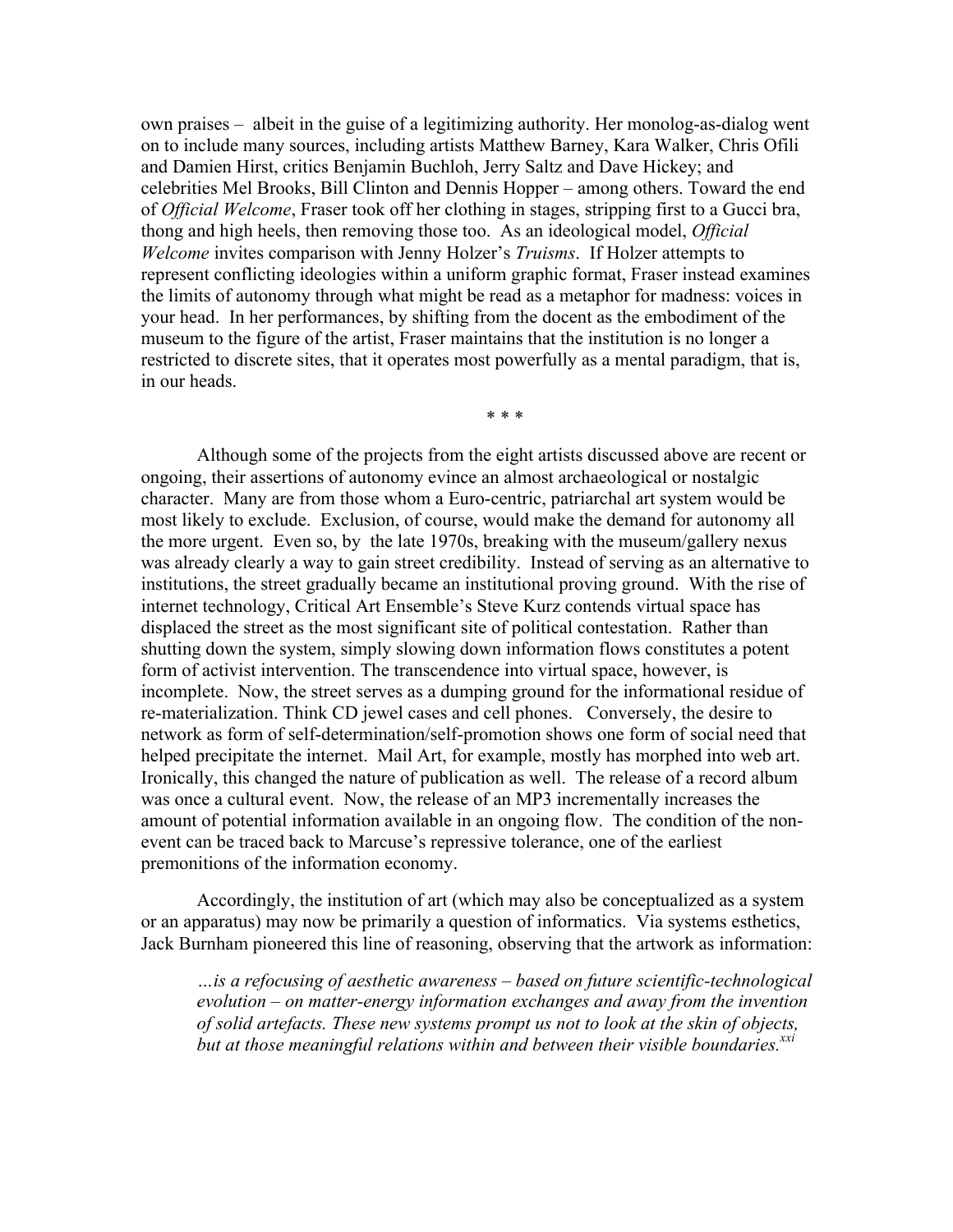Moreover, Burnham drew a parallel between the emergent flexibility and porosity of institutions and information technology:

*The computer's most profound aesthetic implication is that we are being forced to dismiss the classical view of art and reality which insists that man stand outside of reality in order to observe it, and, in art, requires the presence of the picture frame and the sculpture pedestal. The notion that art can be separated from its everyday environment is a cultural fixation [in other words, a mythic structure] as is the ideal of objectivity in science. It may be that the computer will negate the need for such an illusion by fusing both observer and observed, "inside" and "outside." It has already been observed that the everyday world is rapidly assuming identity with the condition of art.xxii*

Ironically, the dissolution of the discrete institution parallels the dissolution of individual autonomy. This is the implication of Hans Haacke's systems work, which Burnham championed. Haacke's now celebrated non-exhibition at the Guggenheim Museum, *Shapolsky et al. Manhattan Real Estate Holdings, A Real Time Social System, as of May 1, 1971,* linked the institutional frame to the logic of global capital. As a landmark of institutional critique, this work problematized the status of artwork, institution and individual. A nascent systemicity also lies in Walter Benjamin critique of the book as an atavistic form of intellectual property. Benjamin imagined that sets of interchangeable file cards could replace work – a notion, in fact, that anticipates computer punch cards. Although Benjamin saw a liberating potential in this transformation, elsewhere he noted the devolution from coherent narrative to information to data. This breakdown corresponds to the instrumentalization of intellectual production. In this vein, Gille Deleuze has famously argued a society of control has replaced the eighteenth-totwentieth century Foucault had characterized disciplinary. Key to social control is the control of information. According to Deleuze, technology instrumentalizes, not individuals, but dividuals, through automated (and regulated) exchanges."xxiii The apparatus regulates the dividual through programs. Thus, the dividual may be automated. The dividual is the object of cybernetics. Heralding the cyborg as the precursor of a new kind of identity, Donna Harraway accordingly misses the logic of cybernetics as a nonidentitarian principle. Deleuze distinguished the society of control to Foucault's disciplinary regime:

*Foucault has brilliantly analyzed the ideal [disciplinary} project of these environments of enclosure, particularly visible within the factory: to concentrate; to distribute in space; to order in time; to compose a productive force within the dimension of space-time whose effect will be greater than the sum of its component forces.xxiv* 

According to Deleuze, control supercedes discipline. Compared to the goal of composing a productive force, post-dot-com monopolization attempt to harness labor at the level of bio-power, prior to its composition into a social class. Models for this would include Google Earth, CraigsList or Wikipedia, where contributions to the network are uncompensated, yet monetized by the systems' proprietors. Deleuze cites the example of the electronic collar, where variable information can control where one goes at any give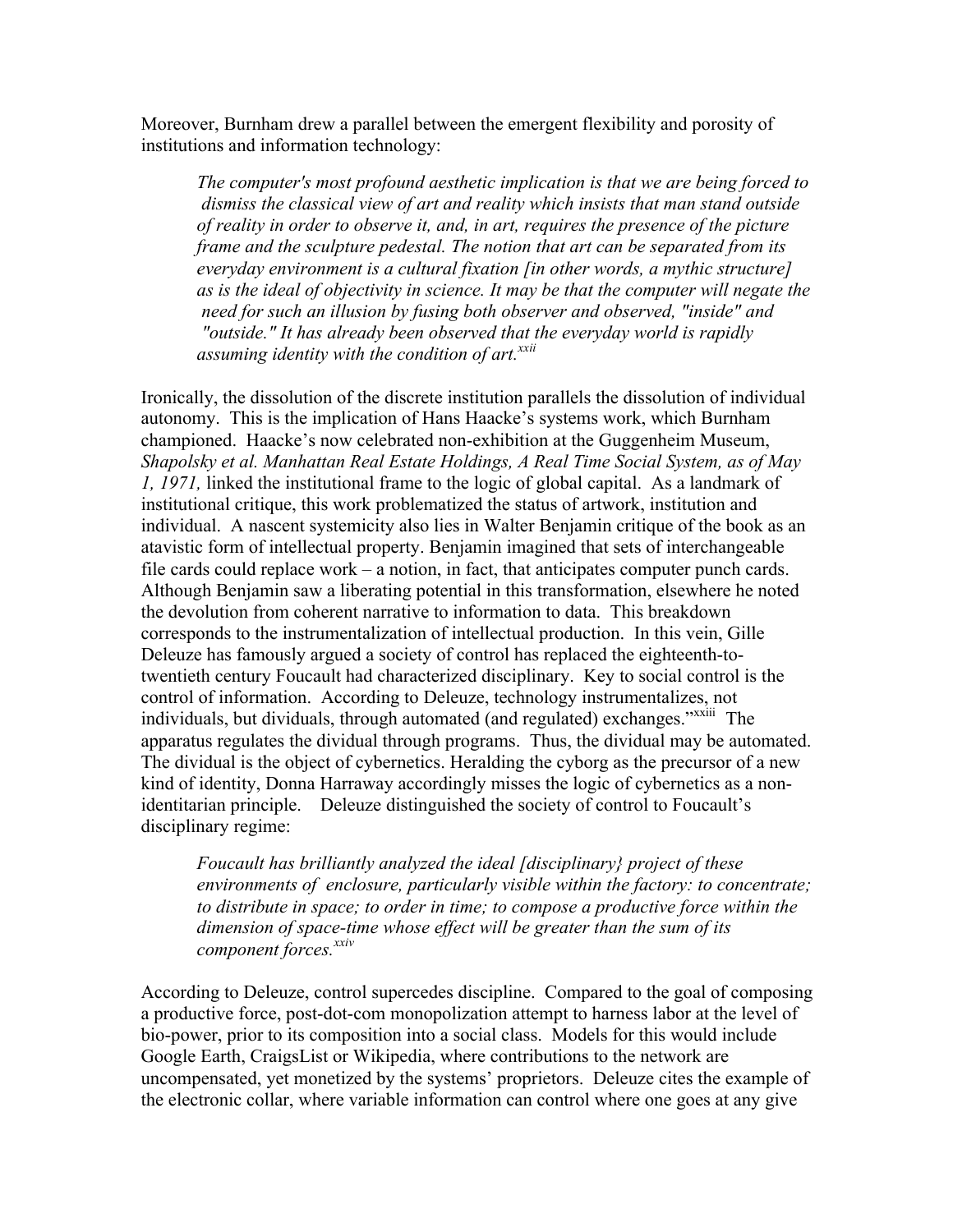time. Yet this example may be too Orwellian. More powerful is the force of collective auto-surveillance, a force that can be aggregated, again, by a network such as Google Earth. Here, documentation of the Rodney King beating marks a new phase in the relation between collectivized image production and surveillance. The recent battle between Google and the government of China has been cast as a question of free speech, but it might ultimately be a question of political economy.

padiglione-darte-contemporanea-through-february-14-2010/

xix John Tierney, "A Wall in SoHo; Enter 2 Artists, Feuding," *The New York Times*,

November 6, 1990; http://www.nytimes.com/1990/11/06/nyregion/a-wall-in-soho-enter-2-artists-

feuding.html?scp=1&sq=rene%20i%20am%20the%20best%20artist&st=cse&pagewante

d=1.<br>xx http://www.reneiamthebestartist.com/page7explanation.html

<sup>xxi</sup> Jack Burnham, Beyond Modern Sculpture. The Effects of Science and Technology on the Sculpture of this Century (New York, 1968), pp 369-70, quoted by Matthew

Rampley, "Systems Esthetics: Jack Burnham and Others," *Vector [e-zine]*,

 $\frac{x}{x}$ <sup>xxii</sup> Burnham, 'The Aesthetics of Intelligent Systems,' in E. F. Fry, E. F. ed. 1970. On the Future of Art. New York, quoted by Rampley.

<sup>|&</sup>lt;br>i <sup>i</sup> Howard Saul Becker, "Integrated Professionals, Mavericks, Folk Artists and Naïve Artists," *Artworlds* (Berkeley: University of California Press, 1982) p. 244.

ii Ibid.

iii Gilles Deleuze and Felix Guattari, quoted by Armand Mattelart, "The Fracture: Toward a Critique of Globalism," *Networking the World* (Minneapolis: University of Minnesota Press, 2000) p. 119.<br>iv http://en.wikipedia.org/wiki/Steve Rubell

 $\text{with}$  http://www.encyclopedia.com/doc/1G2-3404705612.html

vi http://en.wikipedia.org/wiki/Youth\_International\_Party

<sup>&</sup>lt;sup>vii</sup> http://en.wikipedia.org/wiki/Abbie\_Hoffman<br><sup>viii</sup> http://en.wikipedia.org/wiki/Jerry\_Rubin.

<sup>&</sup>lt;sup>ix</sup> Adrian Piper, "The Joy of Marginality," *Out of Order, Out of Sight - Volume I: Selected Writings in Meta-Art 1968-1992* (Cambridge, Massachusetts: the MIT Press, 1996) p. 234.

<sup>x</sup> http://en.wikipedia.org/wiki/Guglielmo\_Achille\_Cavellini

 $x_i$  http://www.cavellini.org/English\_Version/GAC\_.html

xii http://www.cavellini.org/Self-historicization/Portraits.html

<sup>&</sup>lt;sup>xiii</sup> Mark Godfrey, "Andre Cadere," *Frieze*, No. 113 (March 2008): <sup>xiv</sup> http://en.wikipedia.org/wiki/Yayoi Kusama

 $x<sub>v</sub>$  http://artobserved.com/go-see-milan-yayoi-kusama-i-want-to-live-forever-at-

xvi http://en.wikipedia.org/wiki/Truthiness

xvii http://www.evaadele.com/HOME.HTM

xviii http://www.evaadele.com/HOME.HTM